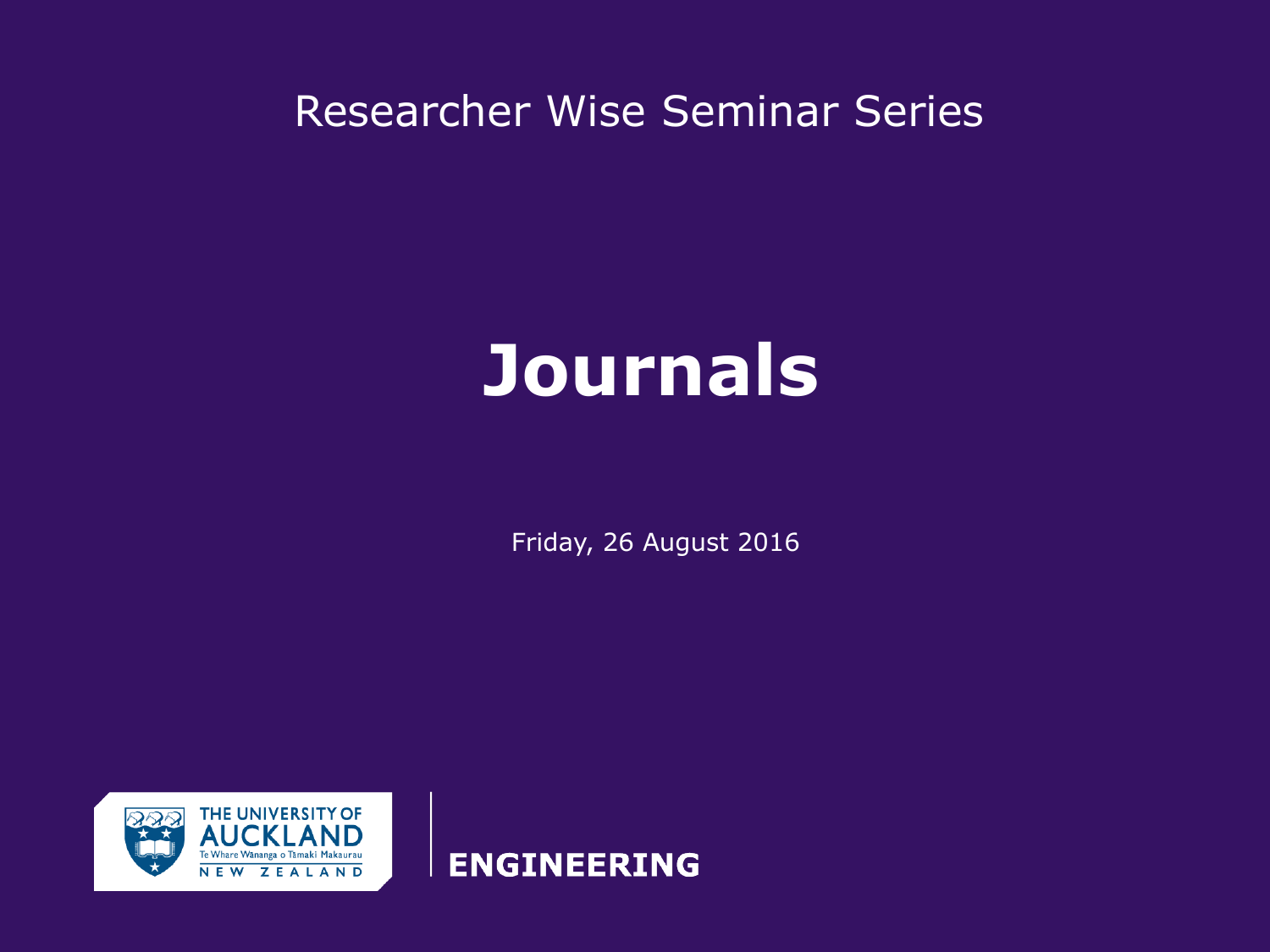

# **Why publish?**

- Dissemination is an essential part of research
- Pride in your work
- Career: "Publish or perish"
- And now, with the rise of predatory journals…… "Publish *and* perish"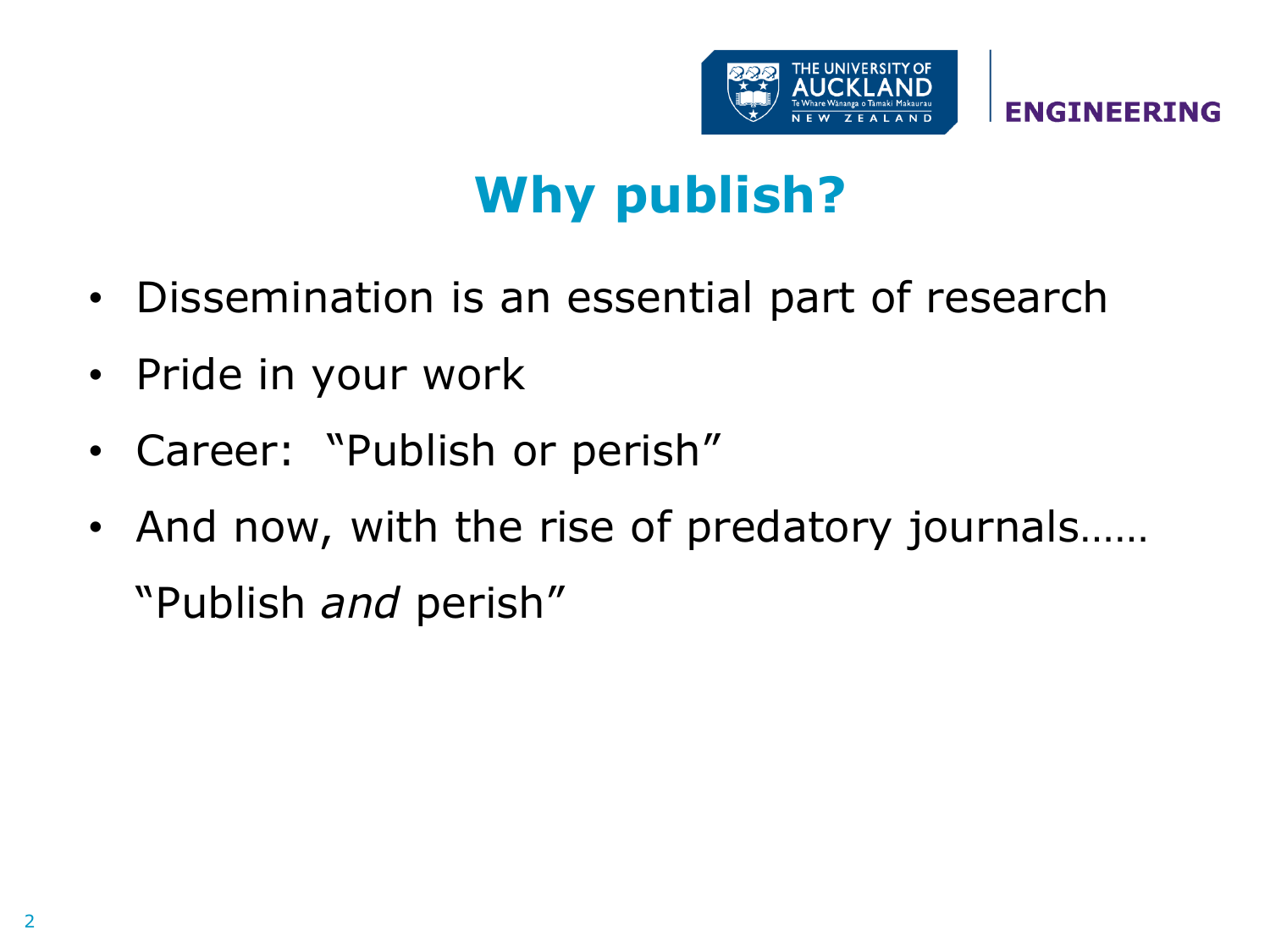

#### **Journals**

- When I was a boy...
	- Journals by subscription: reader pays
	- Peer review
- Then came Open Access...
	- Author pays
	- Wider and faster dissemination
- And now, predatory journals…
	- For profit: author pays no paper, no \$\$\$\$
	- "<del>Peer review</del>" becomes "Peer at"
	- Little or no quality control or review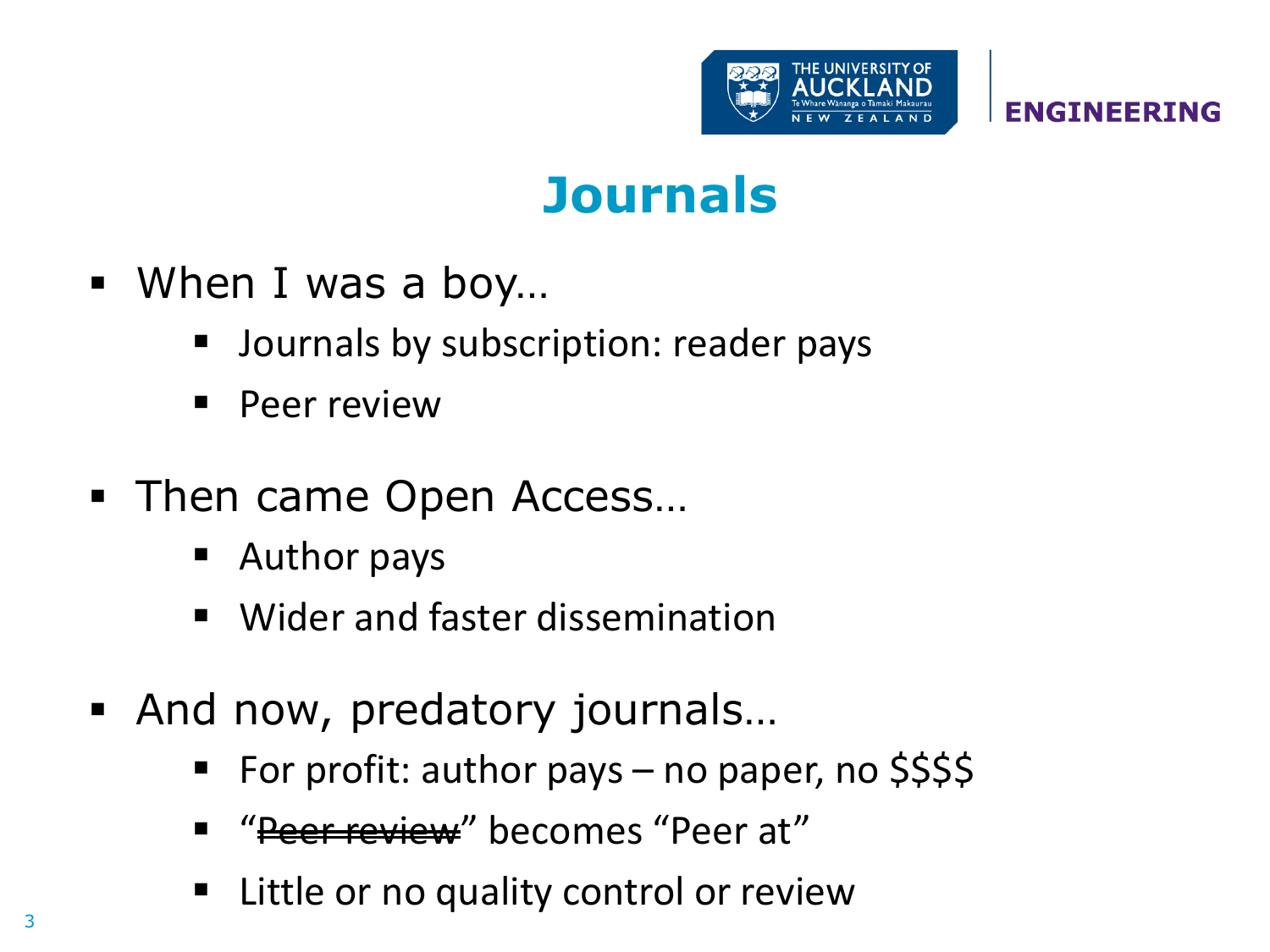

**ENGINE** 

# **Characteristics of predatory journals**

- Open access
- For profit: author pays (going rate often \$US 100)
- Rapid review, acceptance and appearance
- **Spam, unsolicited emails**
- **Lack of transparency**
- Not professional (emails, web site etc etc)
- Happy to publish rubbish: little or no quality control
- They attract the "naïve, unscrupulous and desperate"
- **Beware!**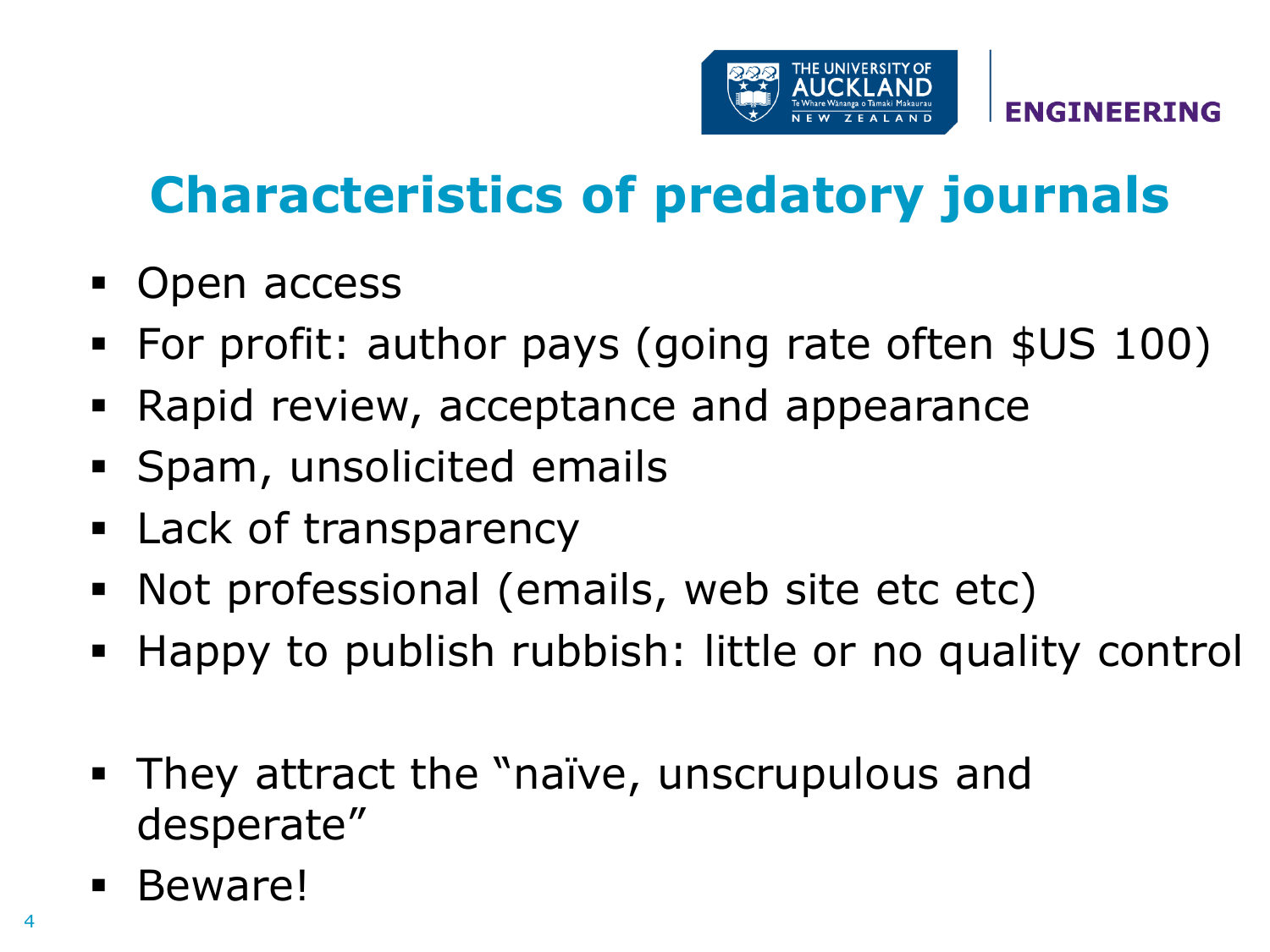

# **Opportunity!**

- Email from welcomebackwinners@gmail.com; on behalf of \*Jeff Edwards [howellree@gmail.com](mailto:howellree@gmail.com)
- "Good Morning I am Jeff I contacted you concerning the fund \$ 5.2 Million dollars deposited in a bank here by my late client who bear the same name with you. Please contact for more details Thanks You, Jeff Edwards"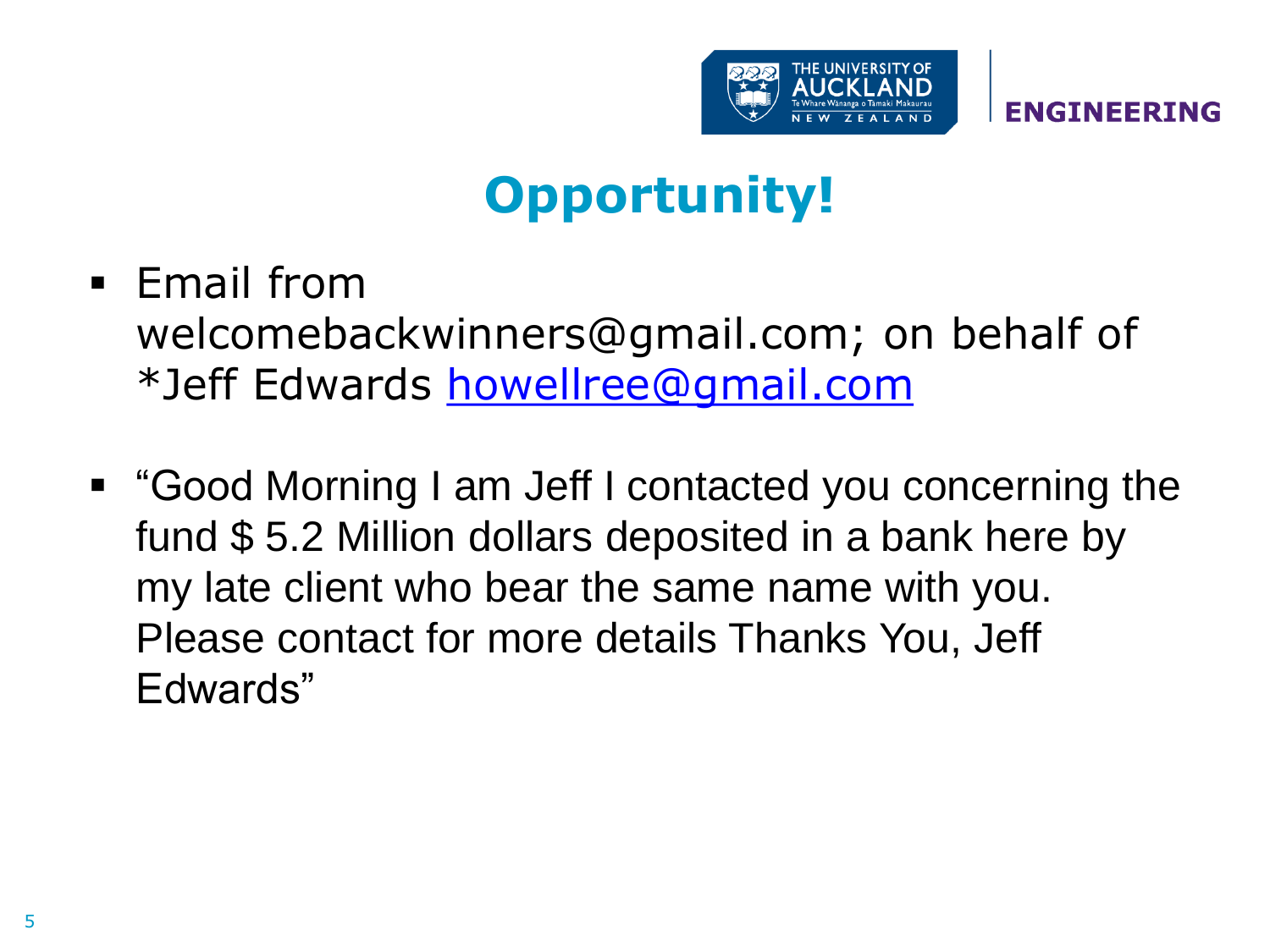

### **Opportunity!**

*WE PROVIDE HARD COPY OF THE JOURNAL BOOK & HARD COPY OF "Certificate of Publication"*

*IJETR JOURNAL's IMPACT FACTOR: 0.997*

#### *International Journal of Emerging Technology & Research (IJETR).*

*Call for Paper: Volume.3, Issue.4 (JULY-AUG, 2016)*

*[www.ijetr.org](http://www.ijetr.org/)*

*Submit your Manuscript/Paper: <http://ijetr.org/index.php?p=submit> OR You can mail your paper to [editor@ijetr.org](mailto:editor@ijetr.org) / [editor.ijetr@gmail.com](mailto:editor.ijetr@gmail.com)*

*IMPORTANT DATES:-*

*Acceptance Notification: within 2 days after paper submission*

*Publication of Paper: Immediately after author completes registration process. To see our past publication please click below link <http://ijetr.org/index.php?p=oi>*

#### *Processing Fees: Rs.2, 500/- for Indian & USD 100 for other country.*

*Kindly forward this e-mail to your Friends / Students/ Colleagues / Associates and Fellow Researchers who may be benefited out of this.*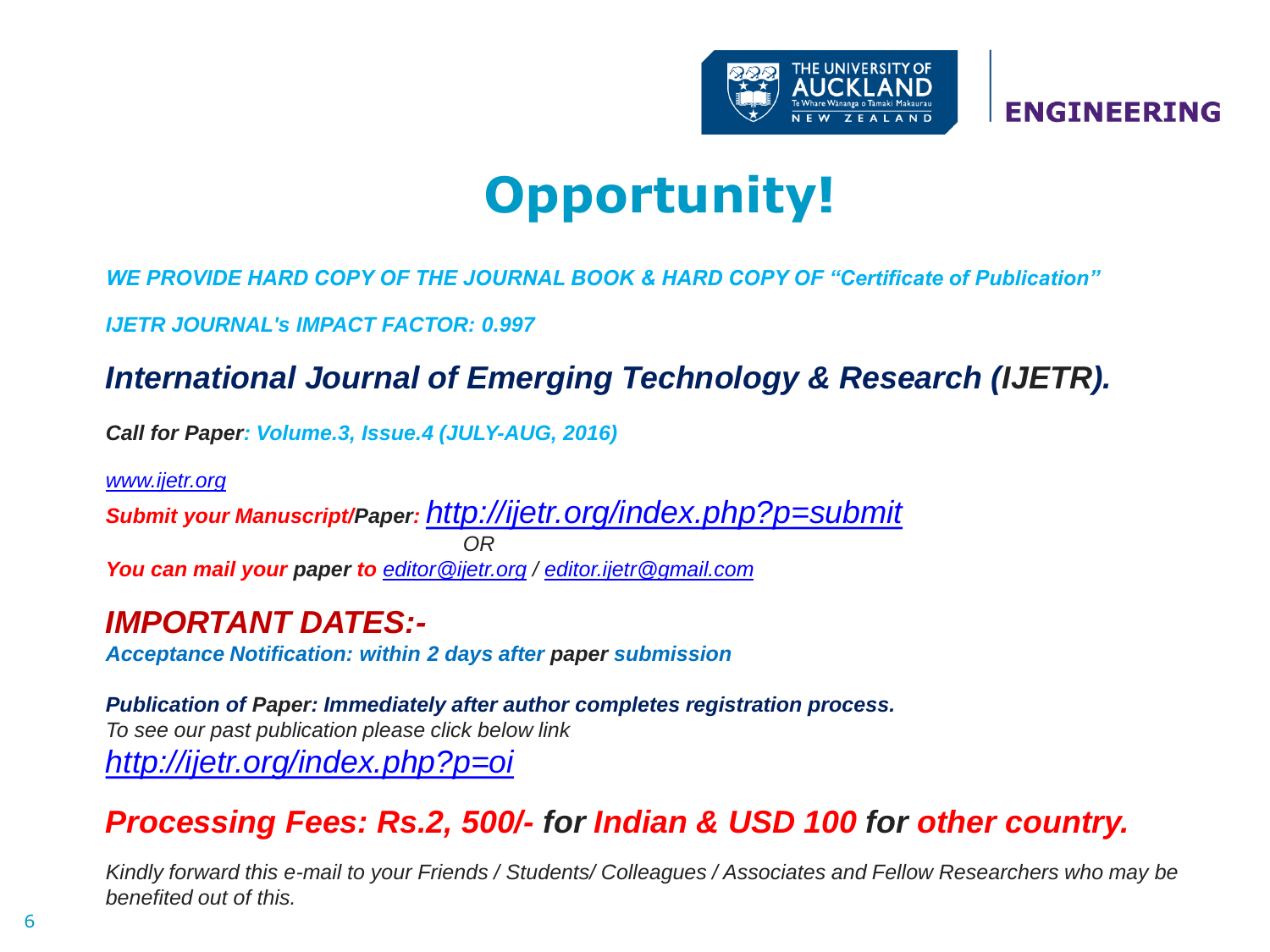

# But what's wrong with **publishing in these journals? publishing these journals?**

**"A man is known by the company he keeps"** (Aesop)

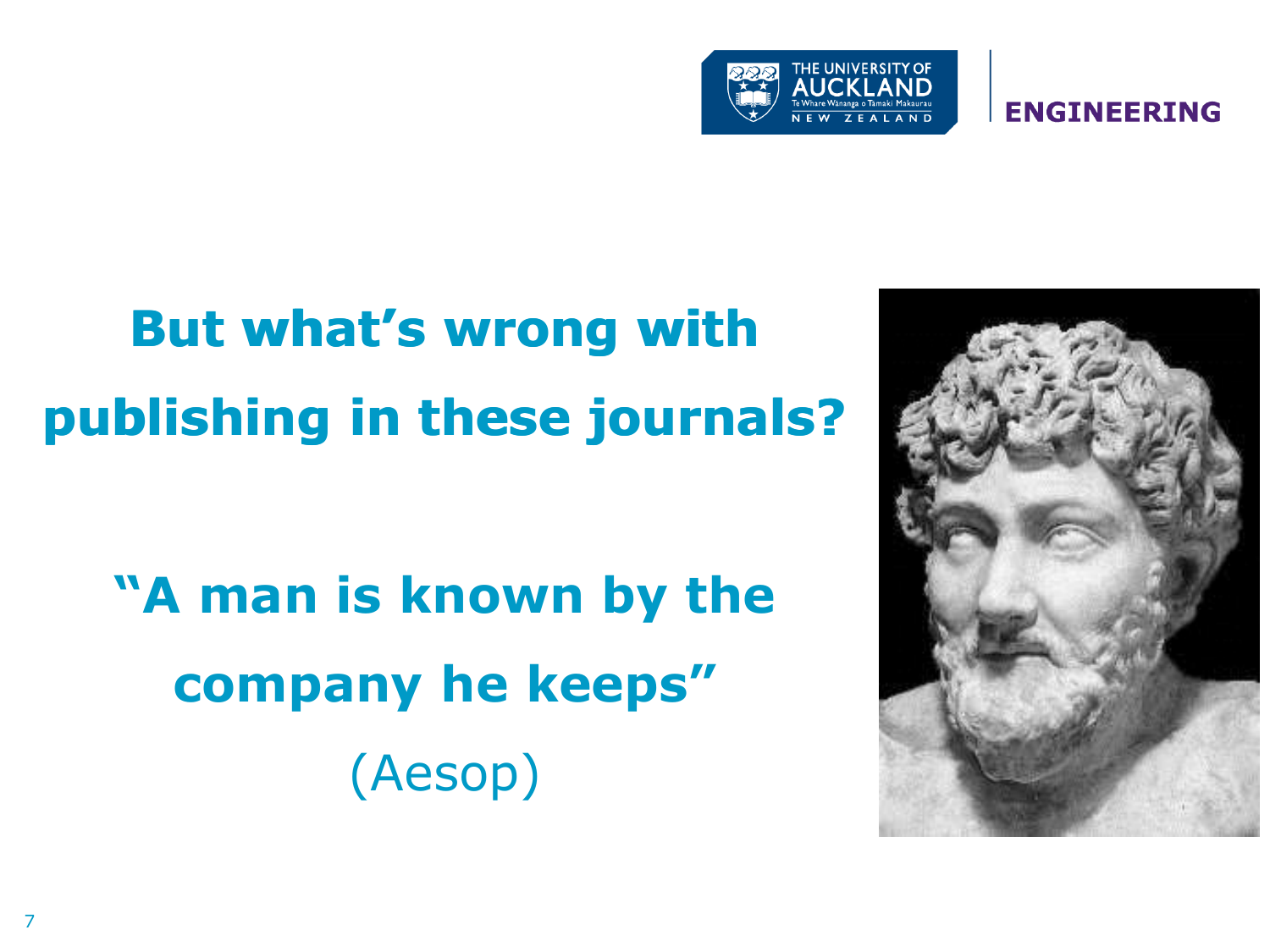

#### **Ike Antkare**

- Ike wrote 102 papers, most in 2009
- 1 with multiple *other* authors cited (for the web-bots to find), the rest only citing *his own* papers – all 100-odd
- Google Scholar *h*-index of 94
	- **Higher than Einstein**
	- Papers "written" through Scigen ([https://pdos.csail.mit.edu/archive/scigen/\)](https://pdos.csail.mit.edu/archive/scigen/)
	- All papers total nonsense

https://hal.inria.fr/hal-00713564/document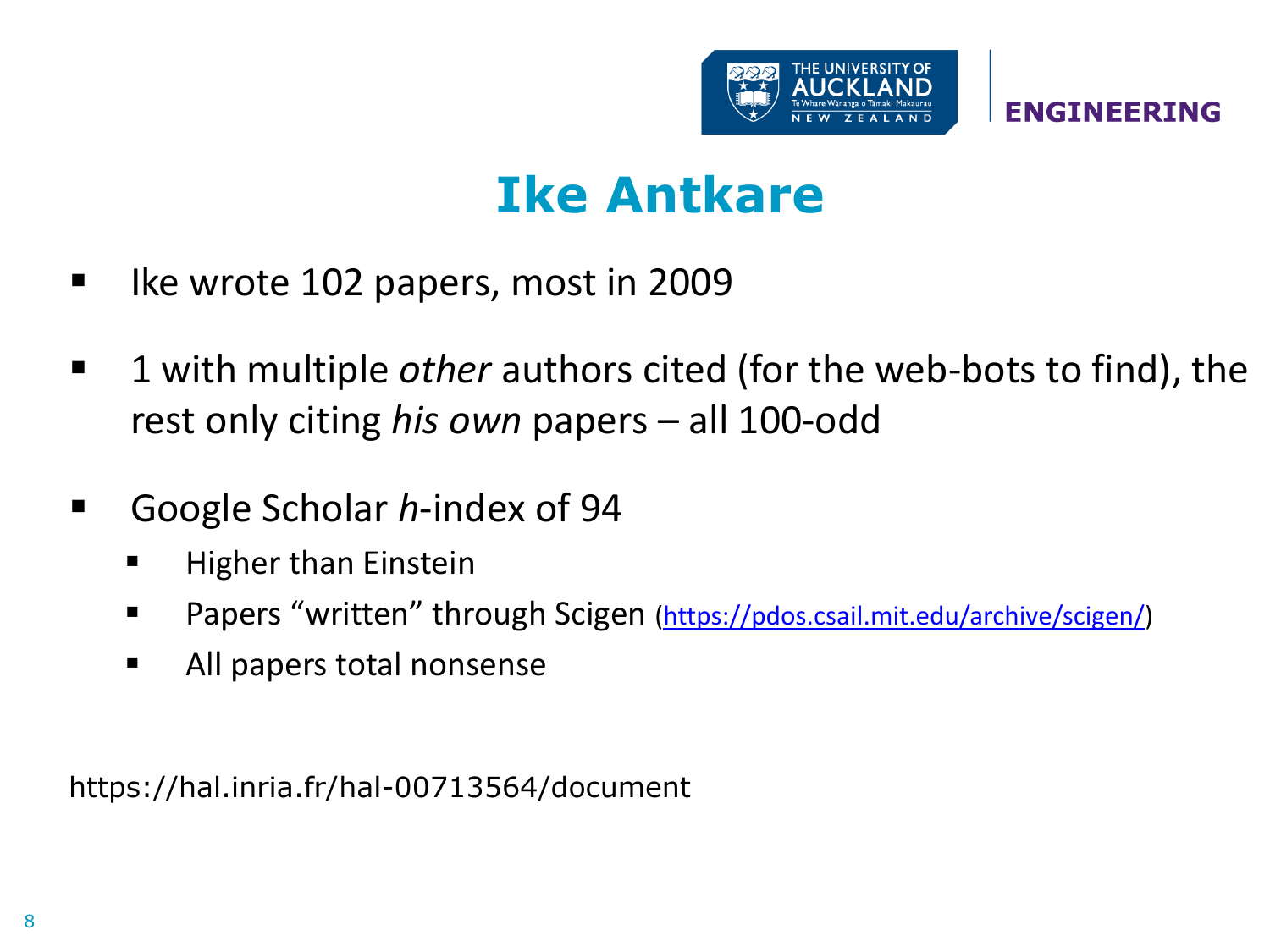

### **Typical reference list…**

[14] Ike Antkare. Constructing digital-to-analog converters and lambda calculus using Die. In Proceedings of OOPSLA, June 2009. [15] Ike Antkare. Constructing web browsers and the producer-consumer problem using Carob. In Proceedings of the USENIX Security Conference, March 2009.

[16] Ike Antkare. A construction of write-back caches with Nave. Technical Report 48-292, CMU, November 2009.

[17] Ike Antkare. Contrasting Moore's Law and gigabit switches using Beg. Journal of Heterogeneous, Heterogeneous Theory, 36:20–24, February 2009.

[18] Ike Antkare. Contrasting public-private key pairs and Smalltalk using Snuff. In Proceedings of FPCA, February 2009.

[19] Ike Antkare. Contrasting reinforcement learning and gigabit switches. Journal of Bayesian Symmetries, 4:73– 95, July 2009.

[20] Ike Antkare. Controlling Boolean logic and DHCP. Journal of Probabilistic, Symbiotic Theory, 75:152–196, November 2009.

[21] Ike Antkare. Controlling telephony using unstable algorithms. Technical Report 84-193-652, IBM Research, February 2009.

[22] Ike Antkare. Deconstructing Byzantine fault tolerance with MOE. In Proceedings of the Conference on Signed, Electronic Algorithms, November 2009.

[23] Ike Antkare. Deconstructing checksums with rip. In Proceedings of the Workshop on Knowledge-Base, Random Communication, September 2009.

[24] Ike Antkare. Deconstructing DHCP with Glama. In Proceedings of VLDB, May 2009.

[25] Ike Antkare. Deconstructing RAID using Shern. In Proceedings of the Conference on Scalable, Embedded Con- figurations, April 2009.

[26] Ike Antkare. Deconstructing systems using NyeInsurer. In Proceedings of FOCS, July 2009.

[27] Ike Antkare. Decoupling context-free grammar from gigabit switches in Boolean logic. In Proceedings of WMSCI, November 2009.

[28] Ike Antkare. Decoupling digital-to-analog converters from interrupts in hash tables. Journal of Homogeneous, Concurrent Theory, 90:77–96, October 2009.

[29] Ike Antkare. Decoupling e-business from virtual machines in public-private key pairs. In Proceedings of FPCA, November 2009.

[30] Ike Antkare. Decoupling extreme programming from Moore's Law in the World Wide Web. Journal of Psychoacoustic Symmetries, 3:1–12, September 2009.

[31] Ike Antkare. Decoupling object-oriented languages from web browsers in congestion control. Technical Report 8483, UCSD, September 2009.

…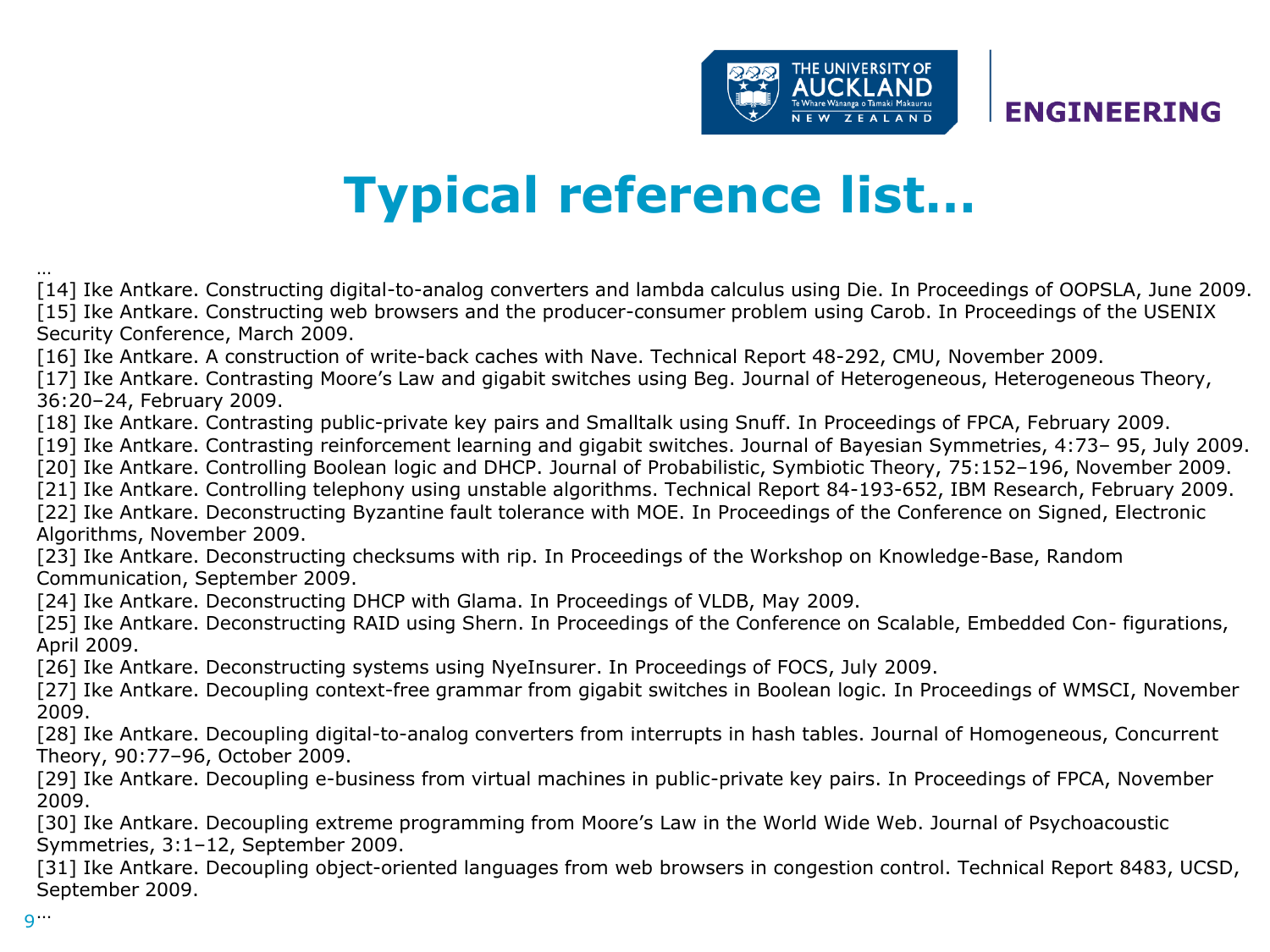

### **Total rubbish is good enough for some**

International Journal of Advanced Computer Technology (Online)



http://www.ijact.org

Email:editor@ijact.org,submit\_ijact@yahoo.in

TITLE: Get me off Your F\*\*\*ing Mailing List **AUTHOR: David Mazi** eres and Eddie Kohler

Your manuscript has been accepted with minor changes for publication in the *International* Journal of Advanced Computer Technology (IJACT).

Originally a response to a spamming conference email, the paper was later submitted to this journal.

Rated as "excellent" by the journal's peer-review process and accepted for publication

<http://www.scs.stanford.edu/~dm/home/papers/remove.pdf>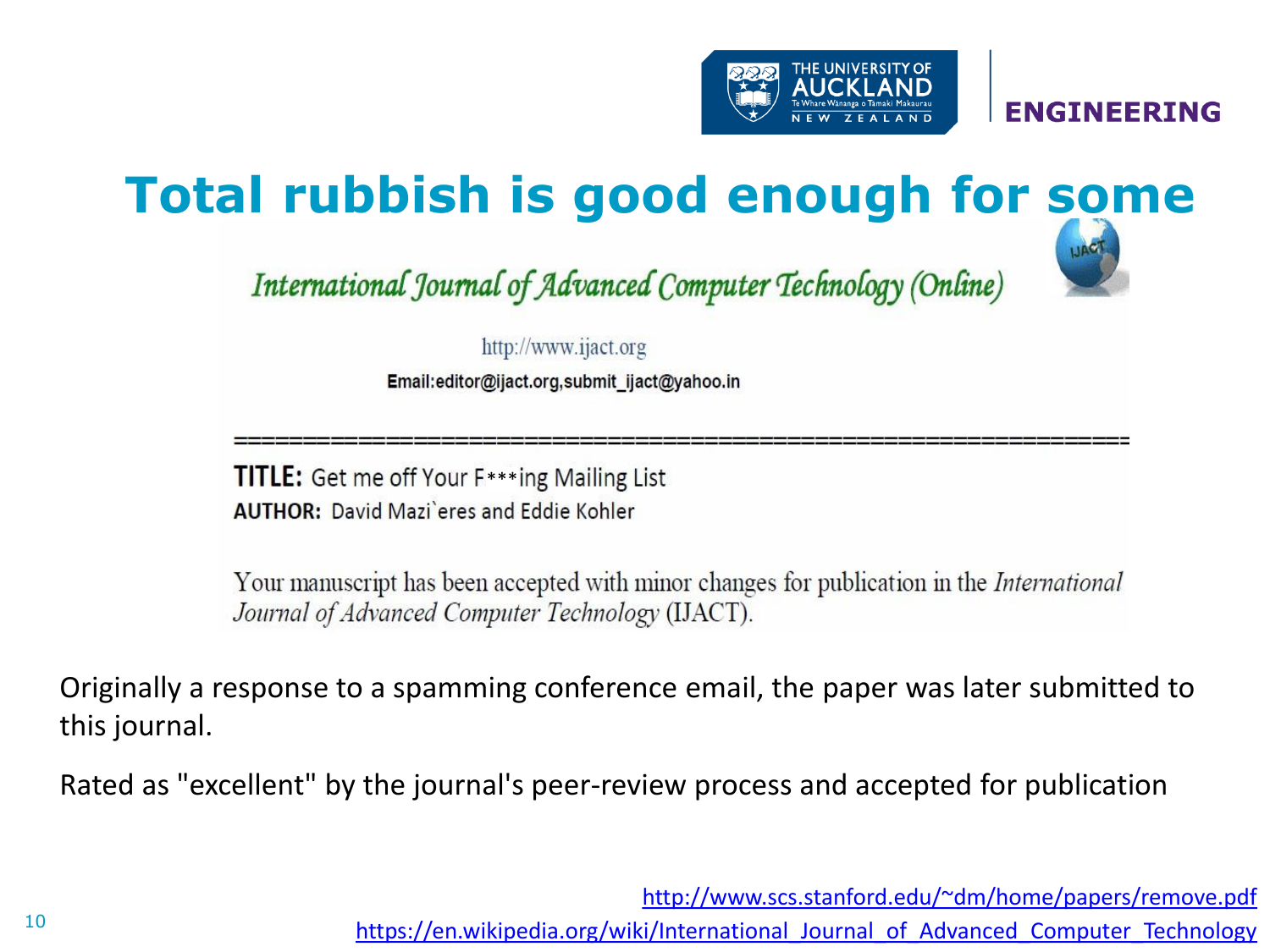

### **OK, but how can I tell?**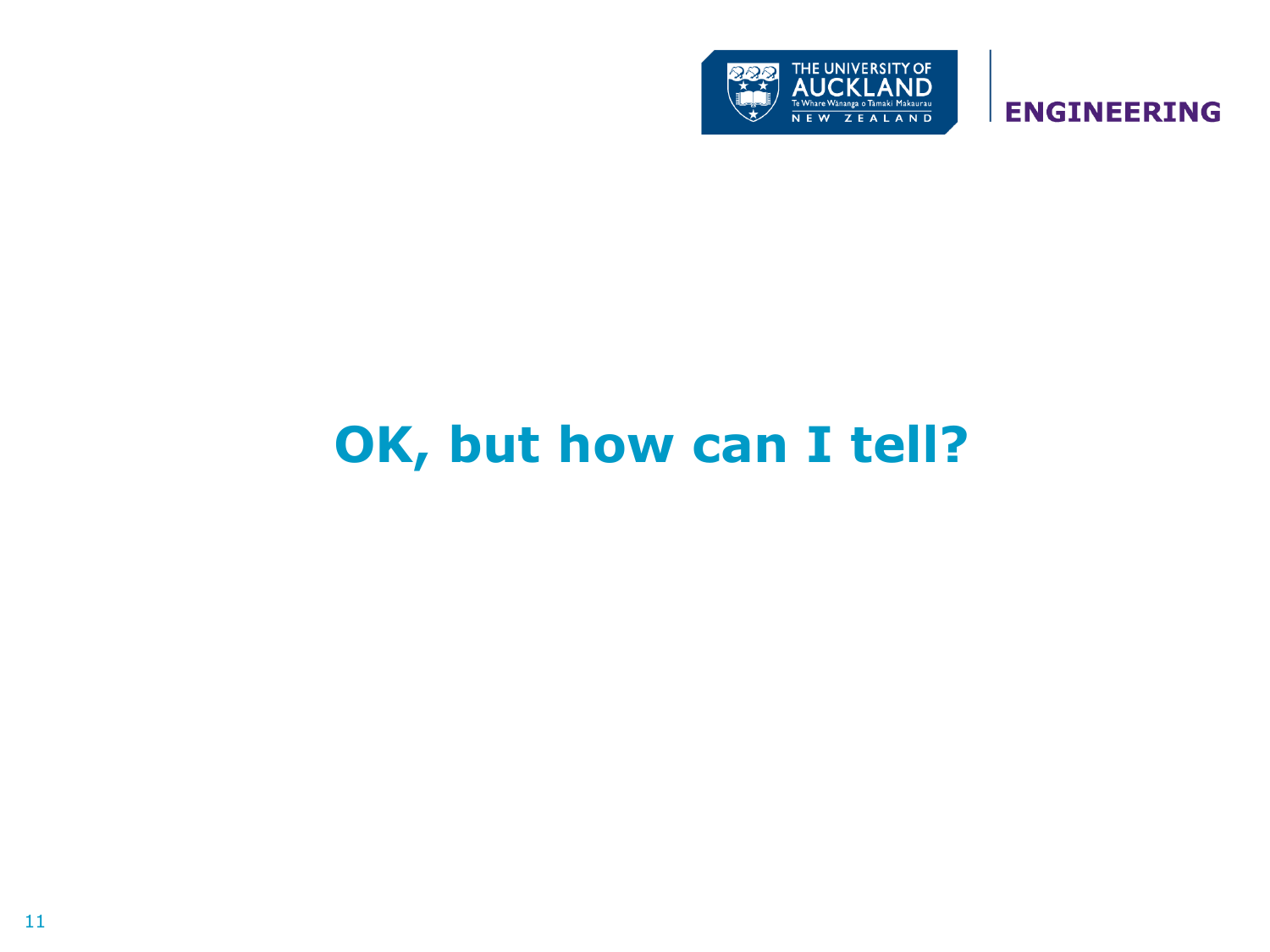

### **The black-list – avoid!**

- **Beall's list** 
	- …of publishers
	- … of stand-alone journals
- See <https://scholarlyoa.com/> <https://scholarlyoa.com/publishers/> <https://scholarlyoa.com/individual-journals/>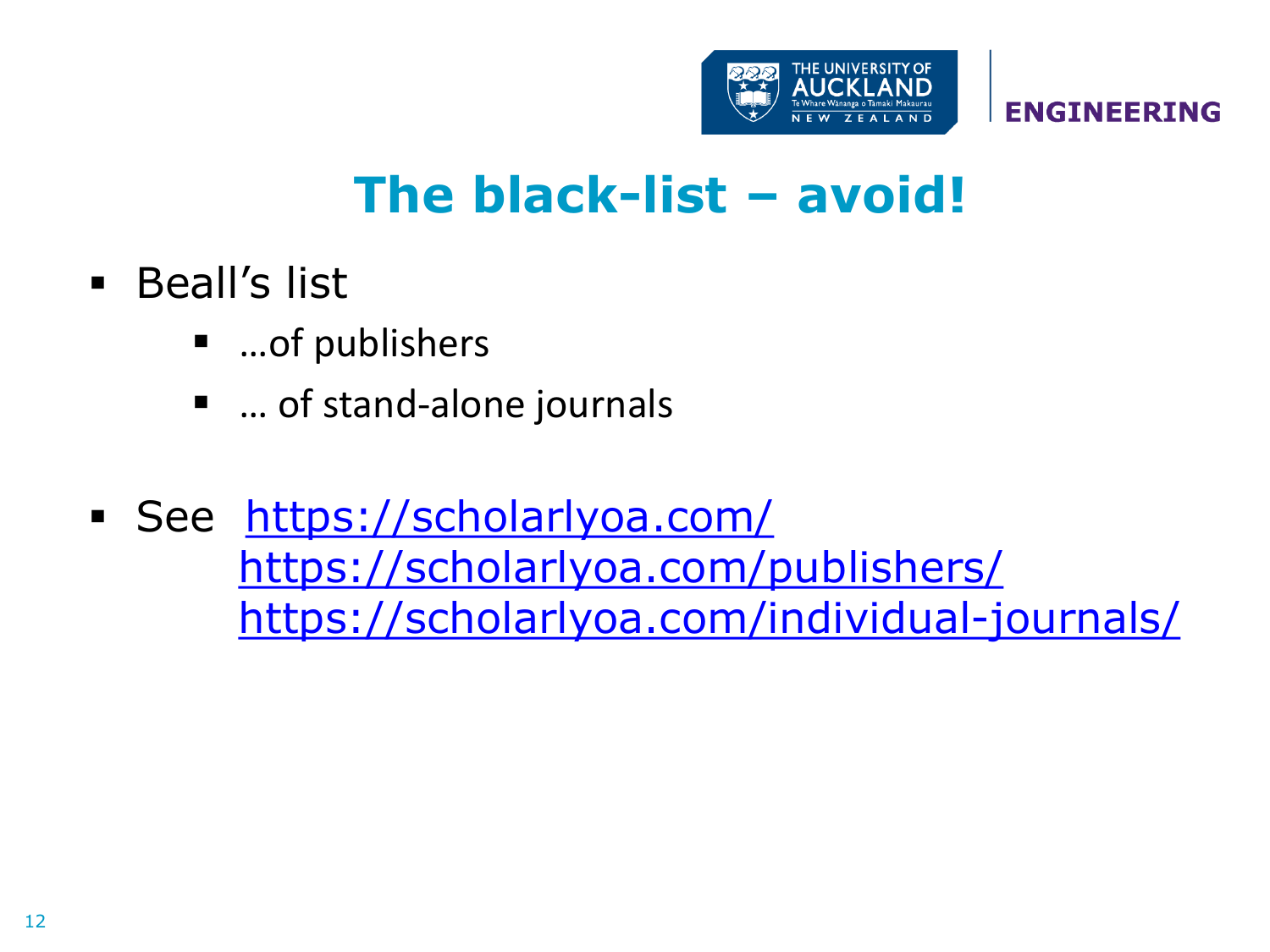

## **The white-list – should be OK**

- Journals by subscription: reader pays
- Open access:
	- Publisher a member of Open Access Scholarly Publishers Association <http://oaspa.org/>
	- Journal listed in the Directory of Open Access Journals <https://doaj.org/>

#### Long established journals

- Professional Institutions (IEEE, ASME etc)
- Publishers (Elsevier, Springer etc)
- Check on Web of Science, Incites etc
- Ask these questions:
	- In which journals do the landmark papers appear?
	- The papers I cite: in which journals do they appear?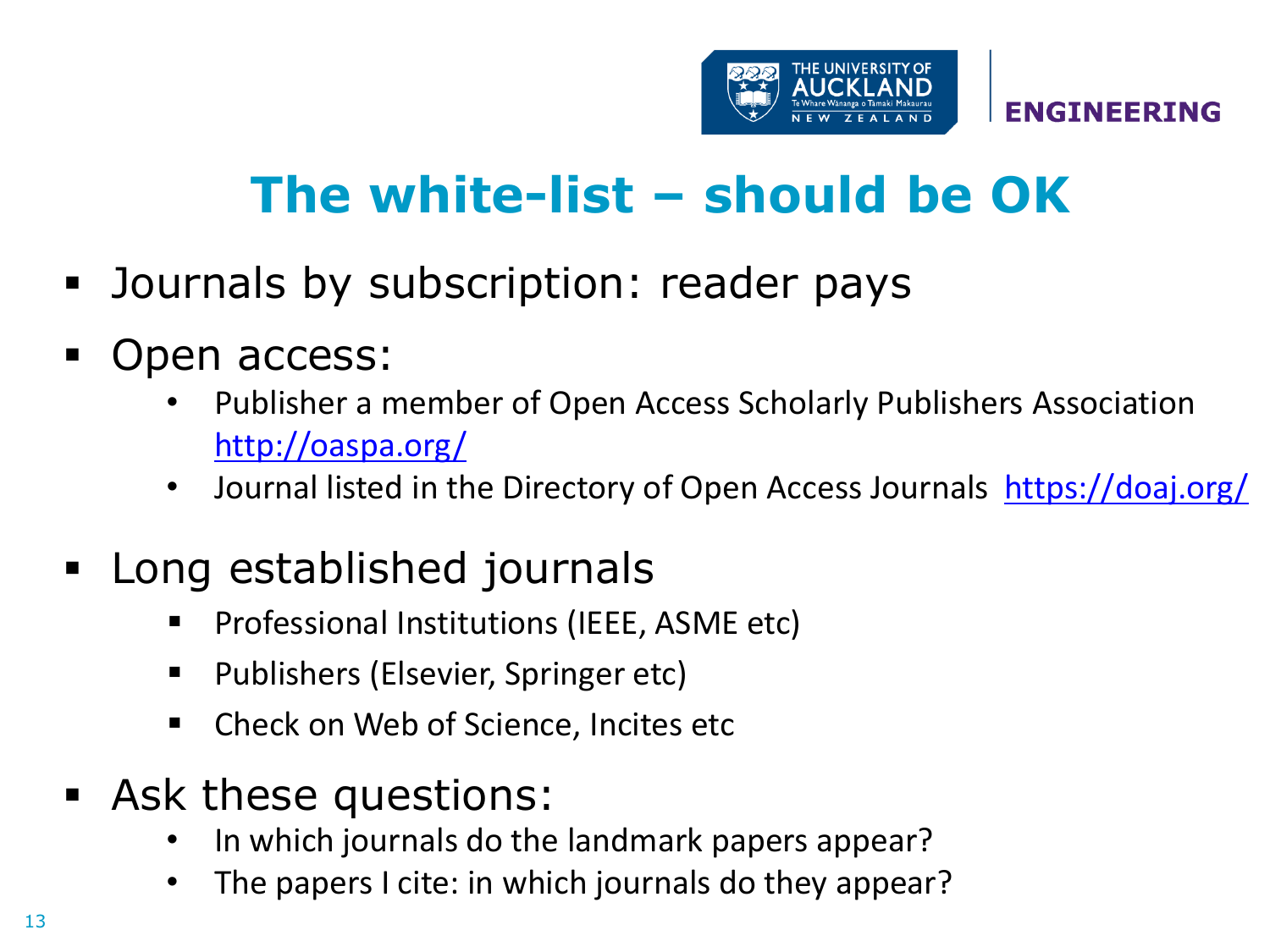

### **Shades of grey – warning signs**

- Be careful, and if in doubt, avoid.
- Do your research
	- Impact factor
	- **Journal indexes**
	- **Ask colleagues, supervisor etc**
	- See references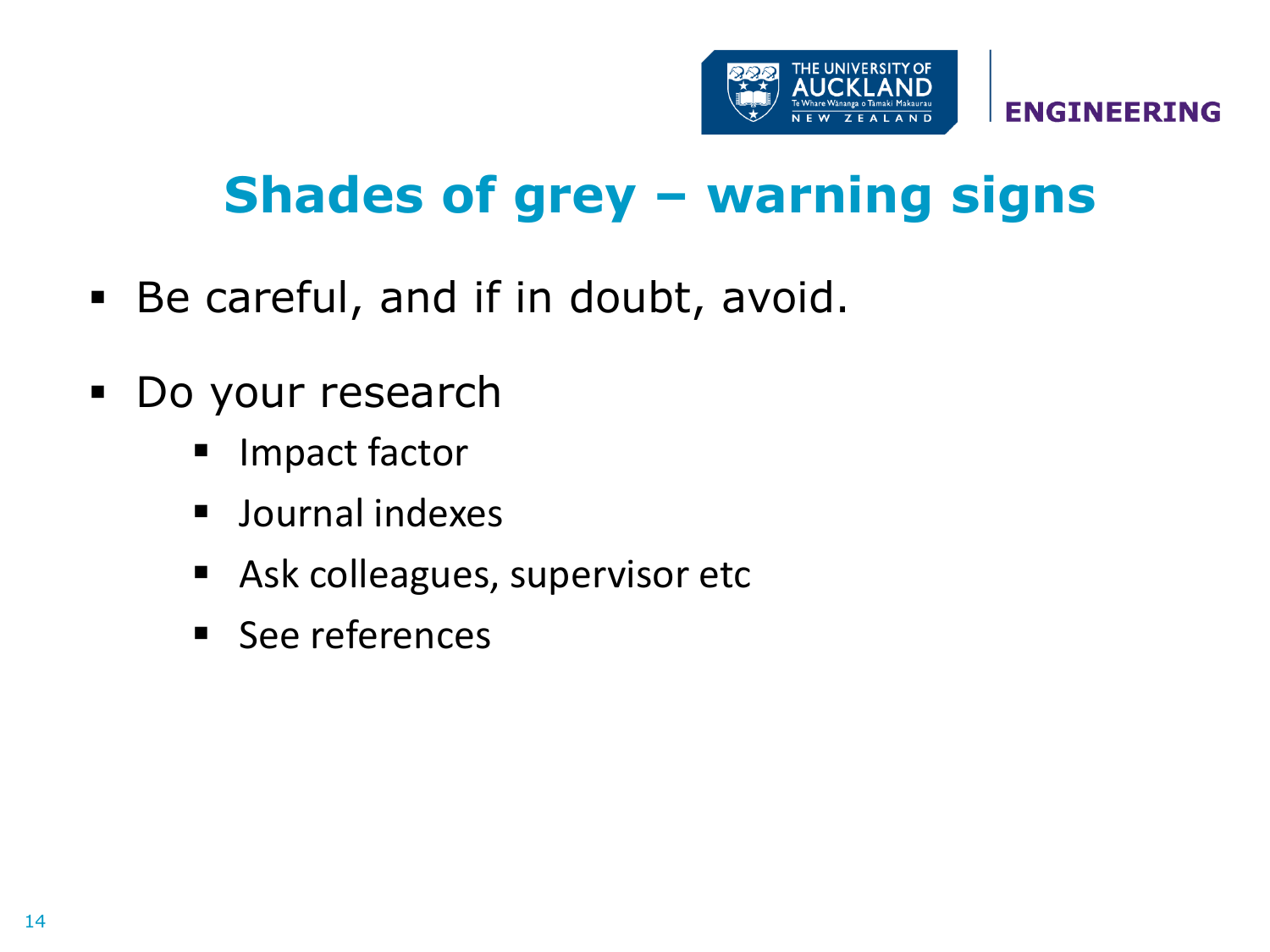

### **References/sources/guides**

#### **Genera[l](https://en.wikipedia.org/wiki/Predatory_open_access_publishing)**

[https://en.wikipedia.org/wiki/Predatory\\_open\\_access\\_publishing](https://en.wikipedia.org/wiki/Predatory_open_access_publishing)

UoA Open Access webguide: [http://www.library.auckland.ac.nz/guides/open-access#=2&choosing-an-open-access-journal](https://mail.auckland.ac.nz/owa/redir.aspx?SURL=SXNWRRXGtVANrw9ww7t5DrEjkhEIwukBJfT6Op-NJ9gLlqZkL8nTCGgAdAB0AHAAOgAvAC8AdwB3AHcALgBsAGkAYgByAGEAcgB5AC4AYQB1AGMAawBsAGEAbgBkAC4AYQBjAC4AbgB6AC8AZwB1AGkAZABlAHMALwBvAHAAZQBuAC0AYQBjAGMAZQBzAHMAIwA9ADIAJgBjAGgAbwBvAHMAaQBuAGcALQBhAG4ALQBvAHAAZQBuAC0AYQBjAGMAZQBzAHMALQBqAG8AdQByAG4AYQBsAA..&URL=http://www.library.auckland.ac.nz/guides/open-access#%3d2%26choosing-an-open-access-journal)

#### **Open access journals: the white list – should be OK**

Publisher is a member of *Open Access Scholarly Publishers Association* <http://oaspa.org/> Journal is listed in the *Directory of Open Access Journals* <https://doaj.org/>

#### **Journal citation reports (ISI Journal Citations Reports)**

Available through UoA Lib portal <http://www.library.auckland.ac.nz/databases/> Check them out at the Web of Science. Click Journal Citation Reports for an individual journal, journals in an area etc These are OK:<http://ipscience.thomsonreuters.com/> and [https://jcr.incites.thomsonreuters.com](https://jcr.incites.thomsonreuters.com/) **\*\*\* Not this one! Its counterfeit… <http://isi-thomsonreuters.com/main>**

#### **Beall's site: the black list - avoid**

Beall's web site:<https://scholarlyoa.com/>

Beall's list of publishers: <https://scholarlyoa.com/publishers/>

Stand-alone journals: <https://scholarlyoa.com/individual-journals/>

Beall's criteria: <https://scholarlyoa.com/2012/08/04/criteria-for-determining-predatory-open-access-publishers/>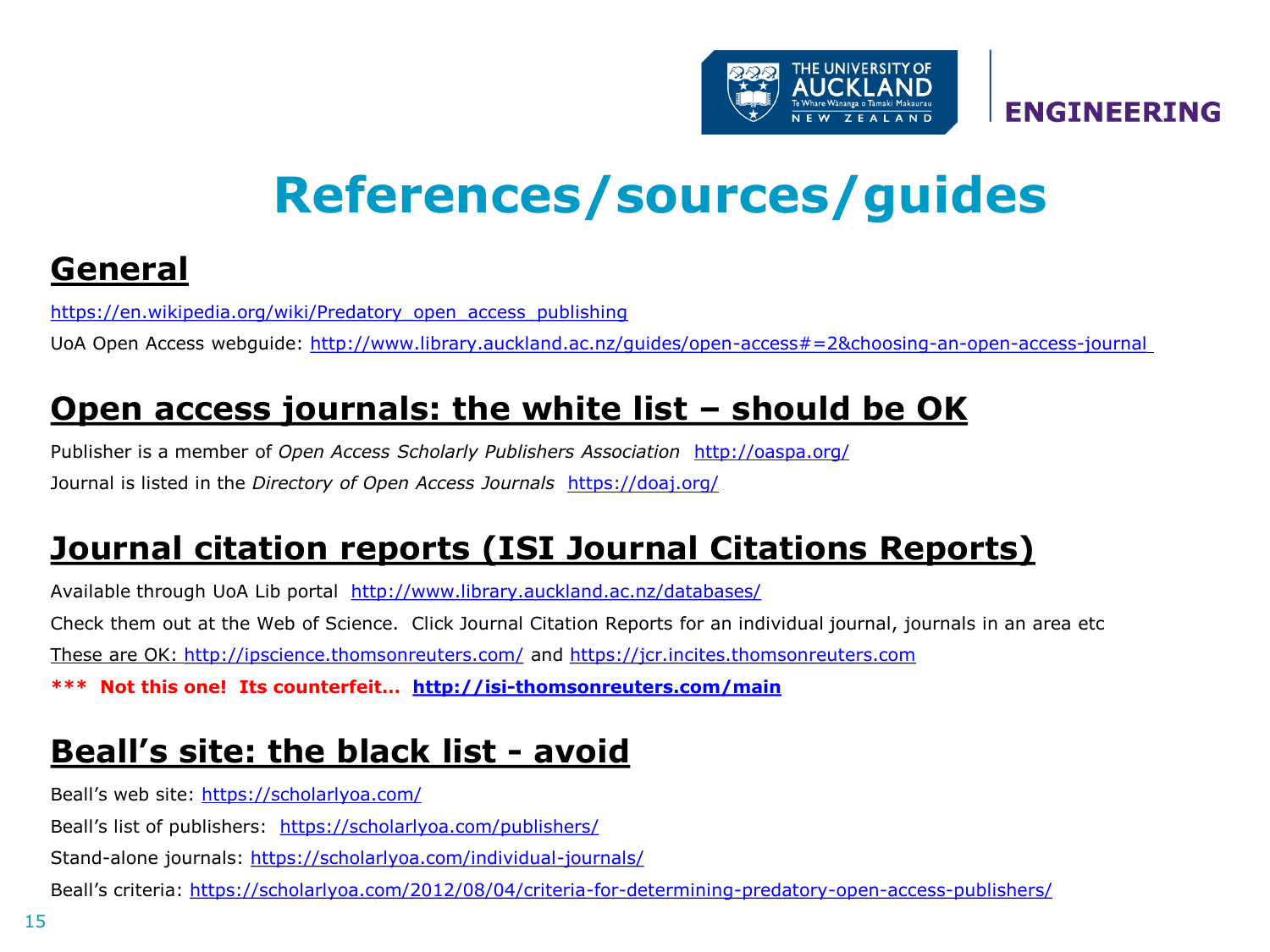

### **"But it has an Impact Factor/is Indexed"**

- Predatory metrics! The journals pay for inclusion.
- <https://scholarlyoa.com/other-pages/misleading-metrics/> has about 50 of them:

[AE Global Index](http://aeglobalindex.com/) [Advanced Science Index](http://journal-index.org/index.php/asi) **[African Quality Centre for Journals](http://aqcj.org/index.html)** [American Standards for Journals and Research](http://www.journal-metrics.com/index.php) (ASJR) معامل التأثير العربي = <u>Arab Impact Factor</u> **[CiteFactor](http://www.citefactor.org/)** 

…

…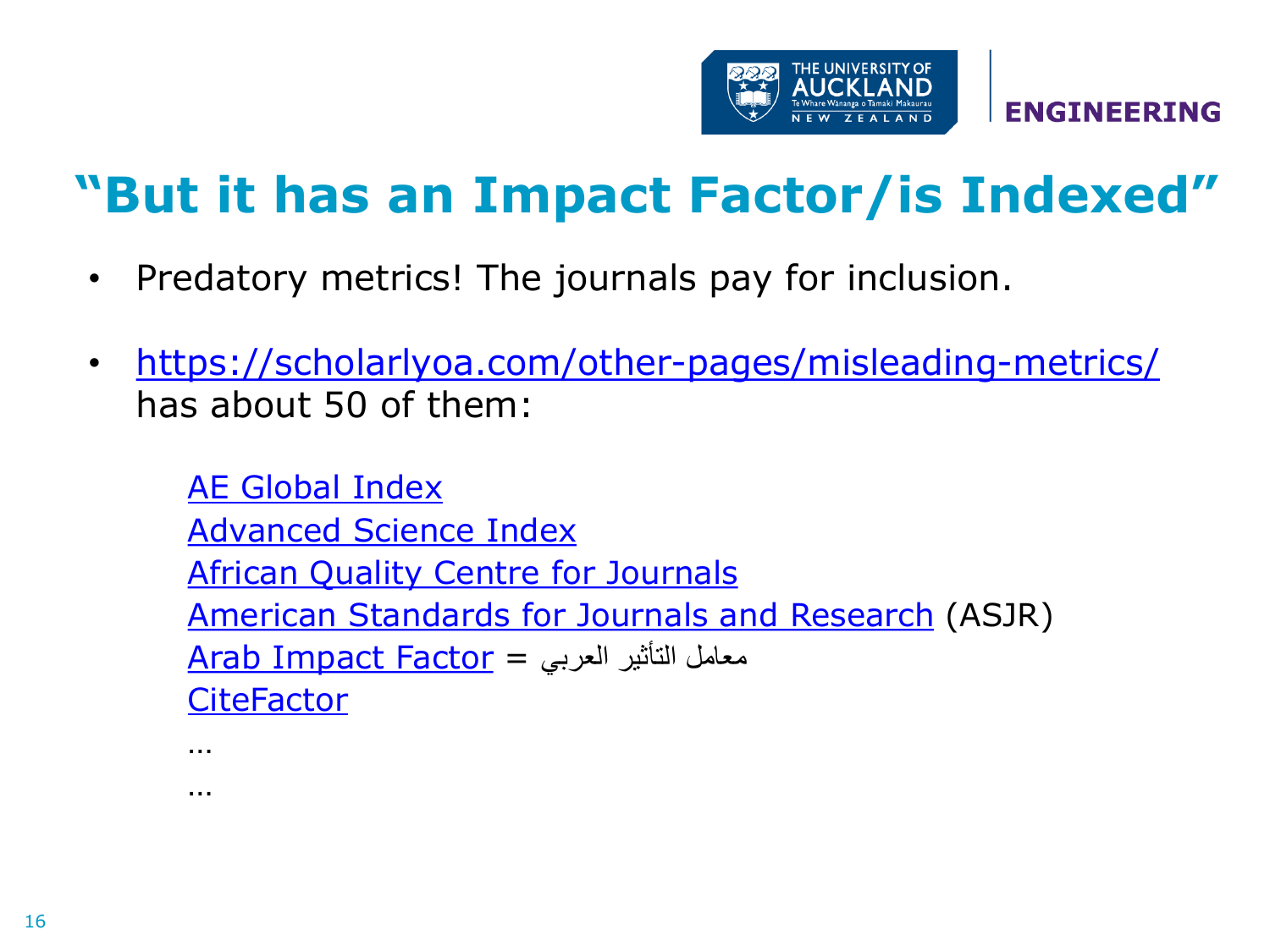

### **"But its on Google Scholar"**

 Google Scholar does not screen for quality and indexes predatory journals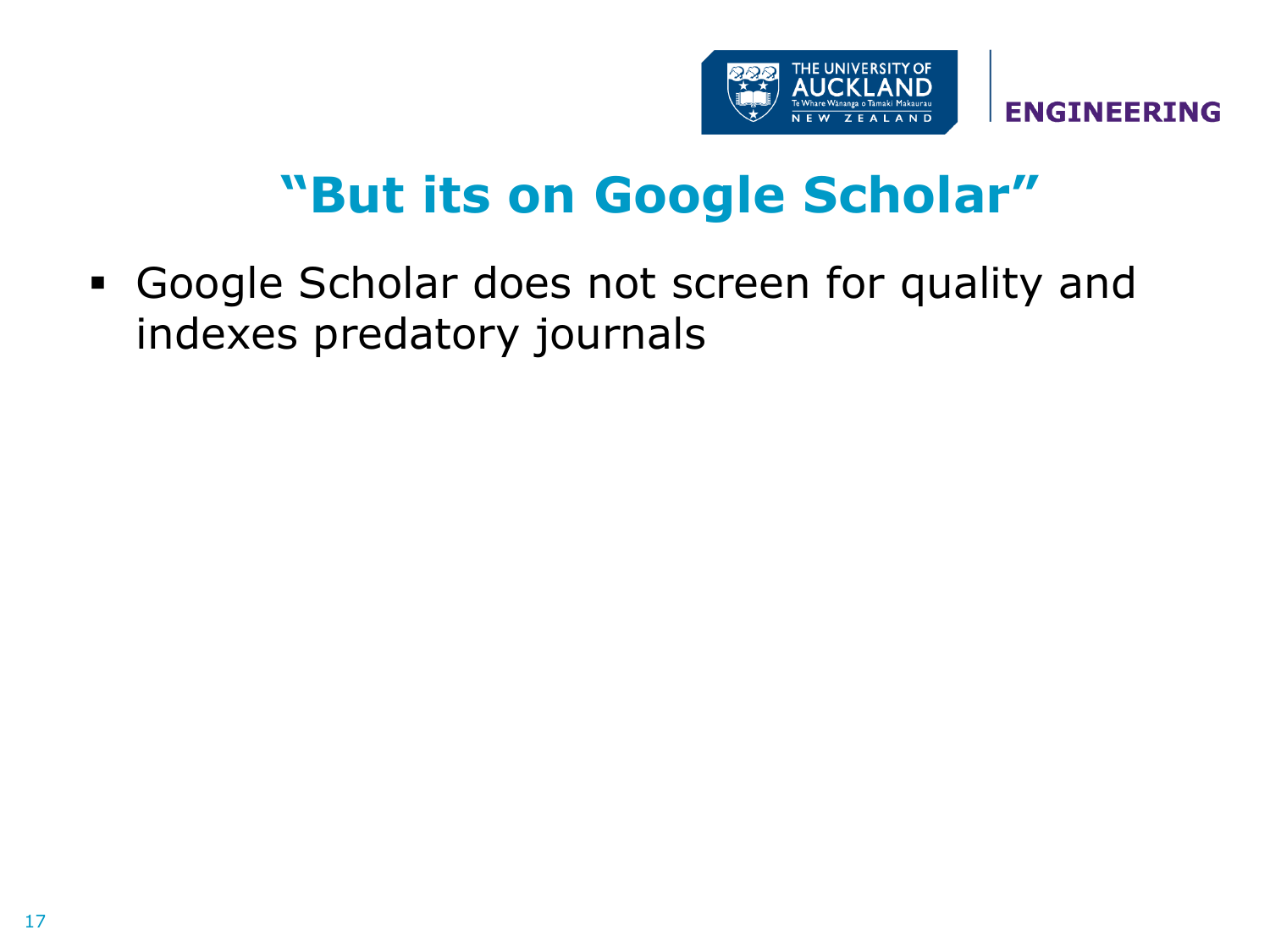

#### **Summary**

- On the black-list?
- On the white list?
- **If in doubt, avoid.**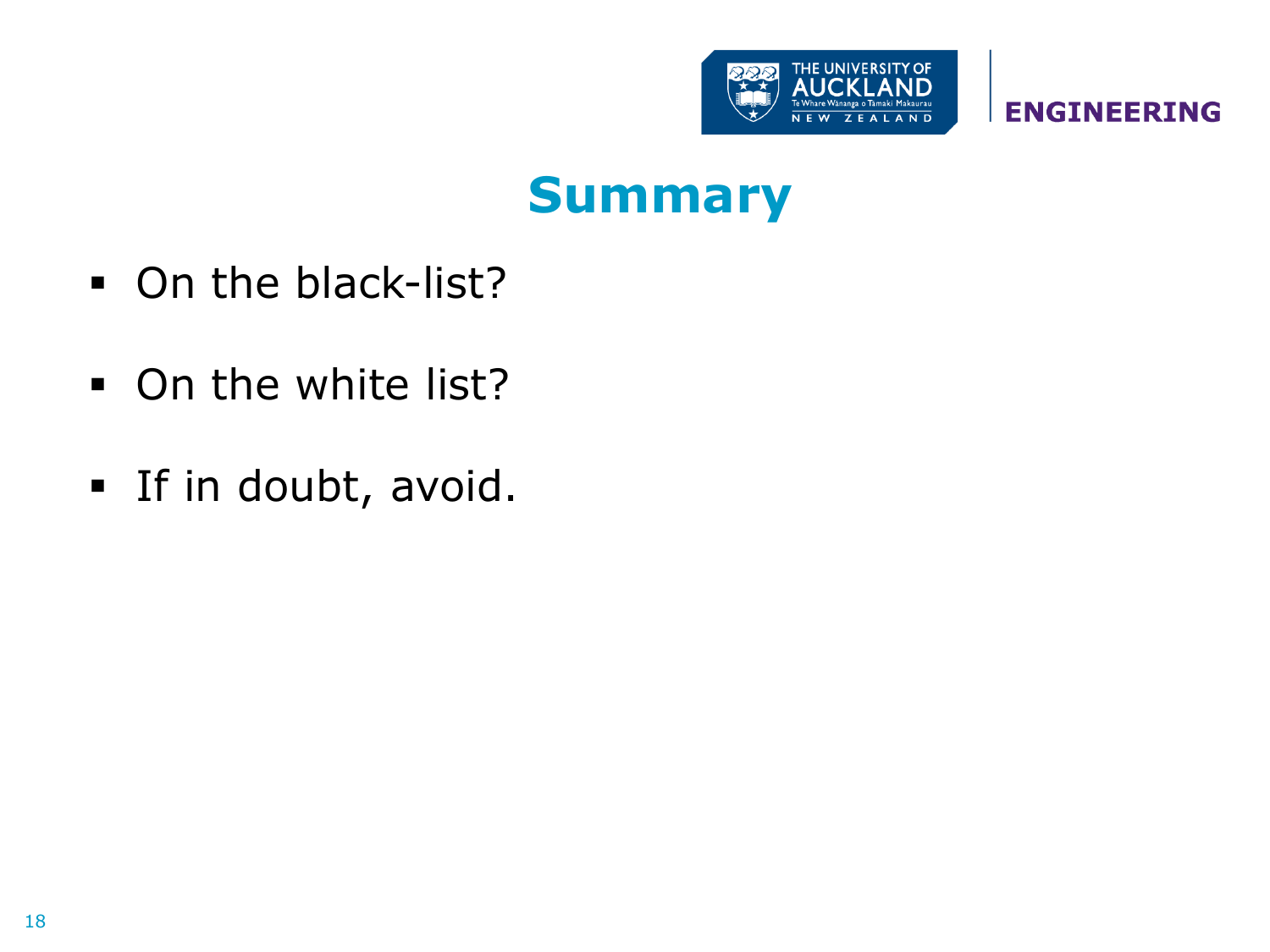

## **Characteristics of predatory journals**

- Open access
- For profit: author pays (going rate often \$US 100)
- Rapid review, acceptance and appearance
- **Spam, unsolicited emails**
- **Lack of transparency**
- Smells unprofessional
- Happy to publish rubbish: little or no quality control